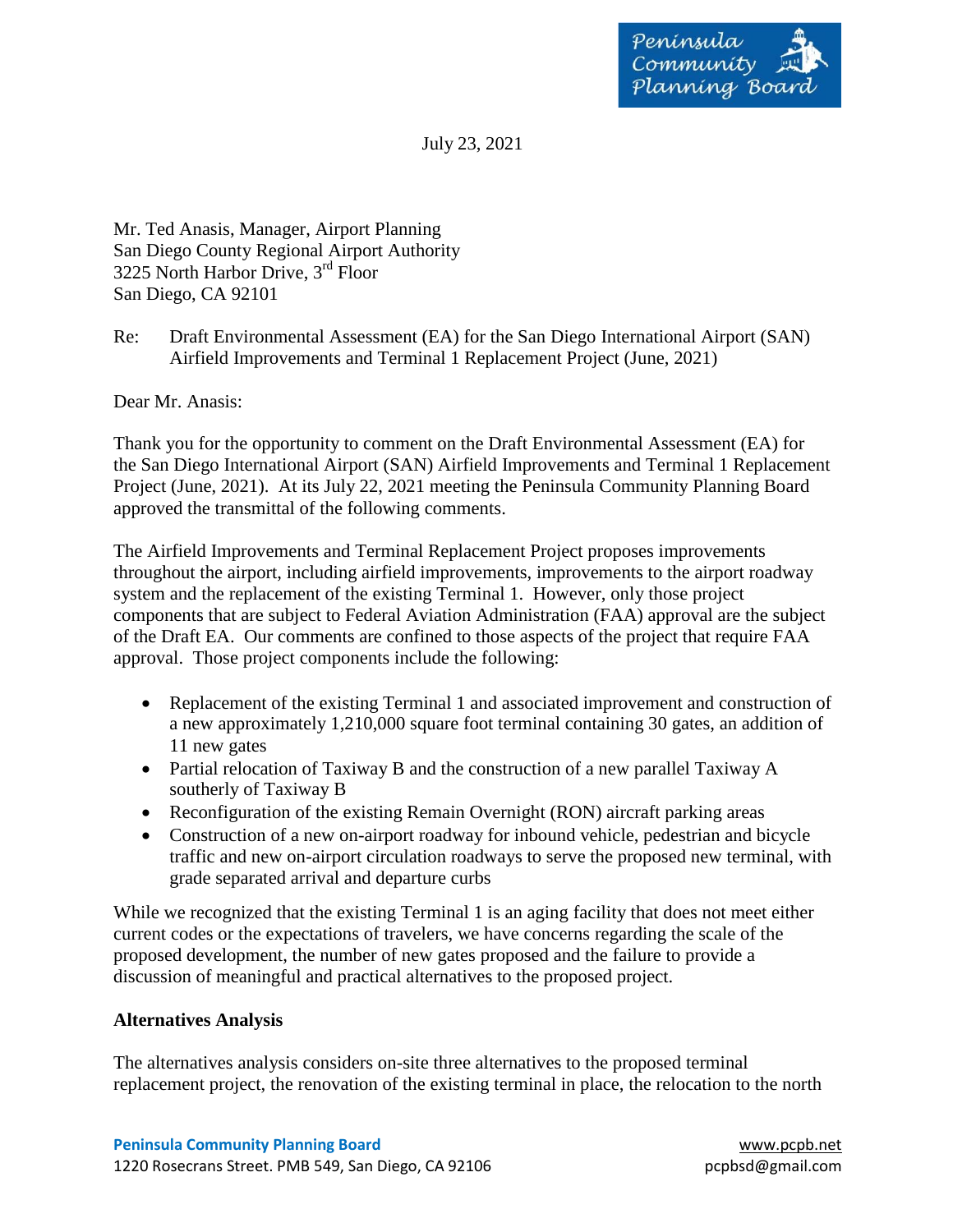

Mr. Ted Anasis, Manager, Airport Planning July 23, 2021 Page 2

side (which has been suggested and rejected in the past) and the removal of portions of Terminal 1 to accommodate the proposed new Taxiway A.

The need for additional terminal space and gates described in the Purpose and Need section of the EA could also be achieved through the renovation of the existing terminal and construction of a new, smaller terminal located in the vicinity of the former Commuter Terminal. While this alternative might not achieve the additional 11 gates proposed in the Preferred Alternative, it could achieve the goal of providing improved passenger service without resulting in the enormous increase in building scale and bulk compared to the Preferred Alternative. As proposed, the total floor area of Terminal 1 would increase from 284,300 square feet to 1,210,000 square feet. The goal of increasing the level of customer service could be achieved with a building with a significantly smaller footprint and a reduced number of additional gates. We believe that the EA should examine this reasonable alternative.

We also find the off-site alternatives analysis lacking in its evaluation in the use of other airports to alleviate congestion at SDIA. The Cross Border Express serving Tijuana International Airport (TIJ) has proven to be successful and, given its planned expansion, could further serve flights currently served by SDIA or forecast to serve the San Dego region in the future. The alternatives analysis should have given greater consideration to the use of Cross Border Express and TIJ to serve the San Diego region's air travel needs.

## **Air Quality**

While we recognize that that total project related emissions resulting from the proposed project do not exceed the de minimis threshold as stated in the EA, the Peninsula community remains concerned about the impacts of airport operations on the air quality of the community and of the region. We strongly encourage SDIA to continue to emphasize the use of low- or noemission ground service equipment, pre-cooled air at boarding bridges, ground power to minimize the use of auxiliary power units and the use of electric on-airport shuttles.

## **Airport Noise**

While we cannot argue that the proposed project will result in significant noise impacts, given the EA's assertion that the number and type of operations will be the same under the proposed project or the no-project alternative, the Peninsula community remains concerned over the noise Impacts on our community. We note that the number of housing units within the 65 CNEL contour totals 7,805 units, the SDIA's residential sound insulation program has treated only 3,819 dwelling units as of June, 2019. We strongly encourage SDIA to accelerate the pace of providing sound insulation throughout our community and those to the east of the airport.